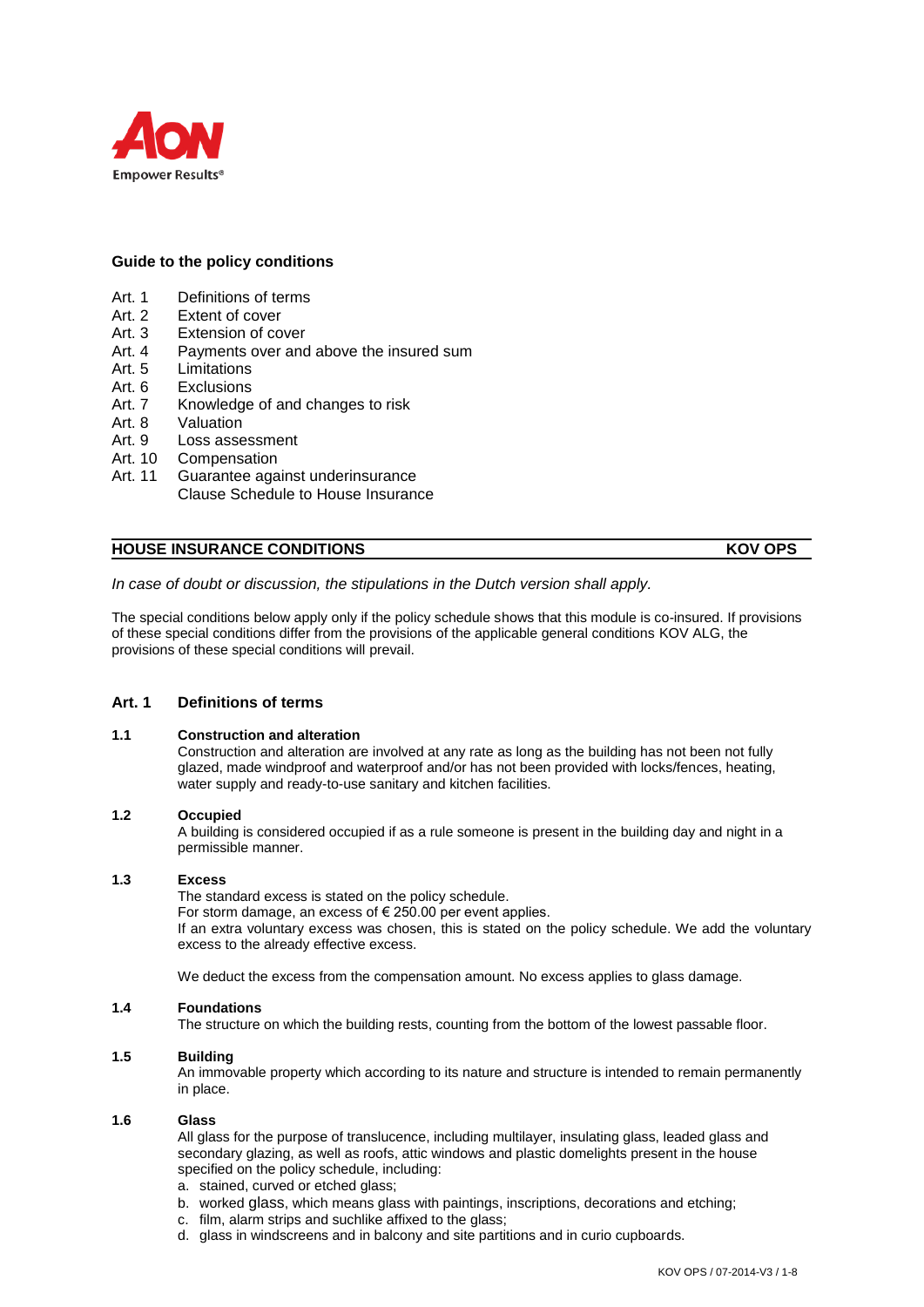

## **1.7 Reinstatement value**

The sum needed to rebuild the house in the same place and with the same designated use.

## **1.8 Building improvements / owner's fixtures and fittings**

Renovations, improvements, panelling, etc. made in/to the building at the account and risk of the policyholder as the party entitled to an apartment right.

#### **1.9 Loss**

Erosion of an insured's assets through damage to or loss of the insured house.

#### **1.10 Sale value**

The value of the house upon sale, less the value of the land.

#### **1.11 Insured**

The policyholder and/or the natural or legal person referred to as such on the policy schedule, in so far as he/she has an interest in retaining the insured property.

## **1.12 House**

The building referred to on the policy schedule, including its (plastic) glazing, with its:

- sheds, storage spaces, garages and other outbuildings, lean-tos and site separations which form part thereof according to generally prevailing opinion and serve mainly for household use; provided not consisting of plants, trees, shrubs and reed mats;
- sheds, storage spaces, garages and other outbuildings, with a different address which is covered by the insurance and owned by the insured if stated on the policy schedule.
- swimming pools and Jacuzzis with the accompanying systems including permanently mounted covers and roofs;
- bridges serving as fixed wall connections;
- foundations are considered part of the building;
- sun blinds, roller shutters and aerials are co-insured only if they are not insured under a home contents policy.

# **Art. 2 Extent of cover**

The insurance covers material damage to the insured house (including glass), during the term of the insurance, caused or ensuing from any external contingency, even if this damage is the consequence of an inherent defect. The limitations and exclusions stipulated in the general and /or special terms and conditions remain in force.

## **Art. 3 Extension of cover**

#### **3.1 Water and frost damage**

In the event of water and/or frost damage, a right will also exist to reimbursement of:

- a. the costs of detecting the defect, breaking out and repairing walls, floors and other parts of the house;
- b. the costs of repairing pipes, systems and appliances;
- c. repair of the demolition work;
- provided this relates to the above-mentioned cause of damage.

## **3.2 Construction and alteration**

During the time the house is being constructed or altered, the construction materials on or near the construction site, as well as the items that have to be placed or installed in the house and will subsequently remain a permanent part of the house, will be co-insured. Loss due to theft of the items to be placed or installed in the house will be compensated only if they were kept in a locked room of the house at the time the damage occurred and:

- others than the insured or the contractor/subcontractor do not have access to the buildings,
- the occupant or operator or the latter's husband/wife or partner administer the keys, and
- there are traces of forcible entry on the house.

Items which are located outside the locked space(s) are insured only for damage resulting from:

- a. fire (see more detailed descriptions in the general conditions) and nearby fire;
- b. fire extinguishing;
- c. smoke and soot, if suddenly emitted by a heating system connected to the chimney of the building;
- d. explosion (see more detailed descriptions in the general conditions);
- e. lightening stroke, whether or not resulting in fire;
- f. storm (see more detailed descriptions in the general conditions), provided the items of property are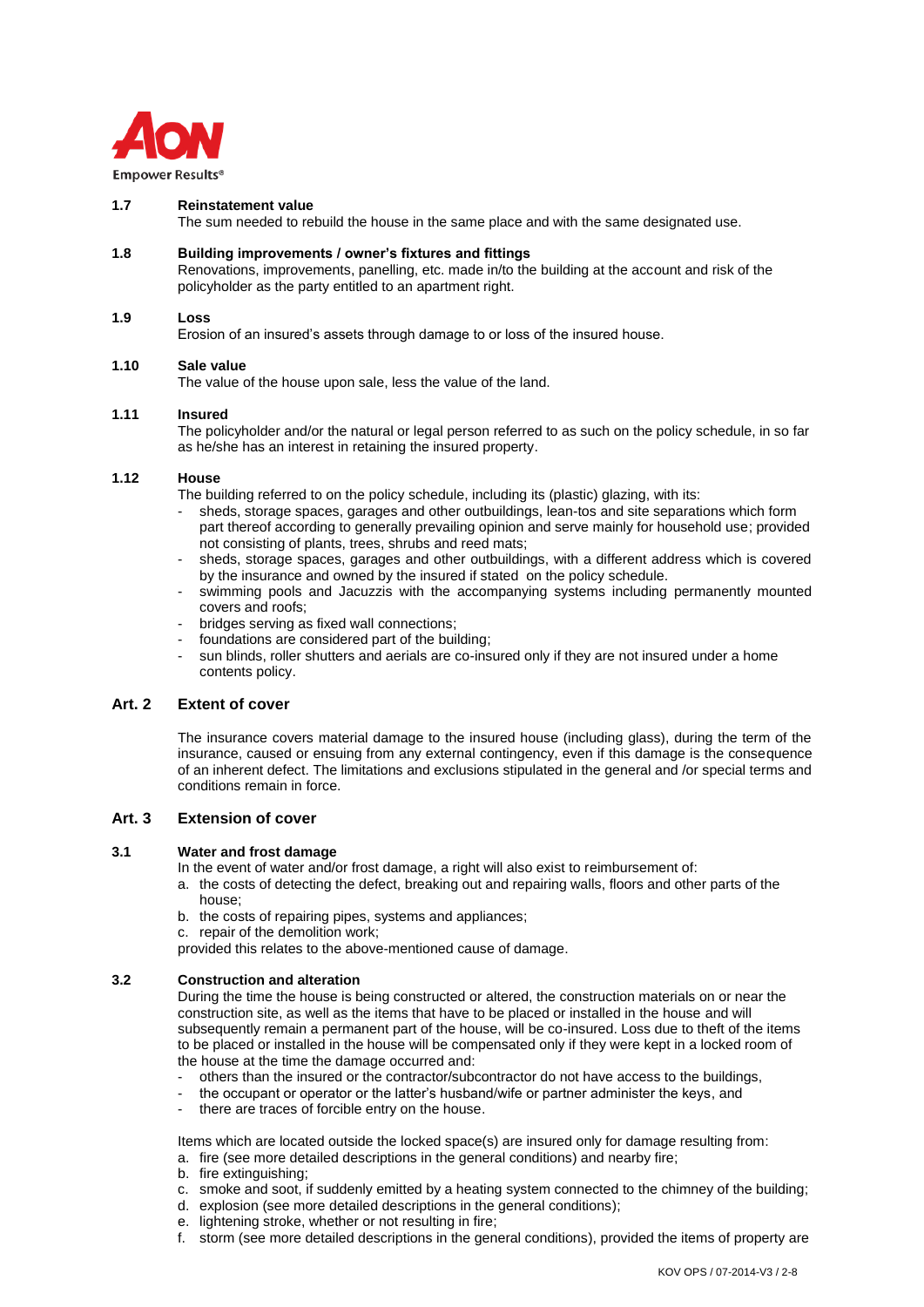

## **3.3 Leaking glass**

Damage to the insured glass caused by springing a leak, within 10 years of the date of manufacture, up to a maximum € 500 per event. Leakage means reduction of view by condensation or deposit of dust particles on the inside of insulating glass. If the policyholder can claim compensation under a warranty given by the supplier and/or manufacturer, the damage will not be compensated.

## **3.4** In case of glass damage, cover is also provided for:

- a. the costs of emergency measures taken after glass breakage;
- b. the costs for the use of suspended scaffolds, scaffolds, tower wagons, tackle etc. etc., if this extra equipment is required to repair the damage, up to a maximum amount of  $\epsilon$  500 per event;
- c. debris removal costs up to a maximum of  $\epsilon$  500 per event.

## **Art. 4 Compensation over and above the insured sum**

- **4.1** In the case of a covered event, over and above the insured sum, the company will compensate:
	- a. salvage costs (see more detailed descriptions in the general conditions);
		- b. loss assessment costs (see more detailed descriptions in the general conditions).
- **4.2** In the case of a covered event, the insurance will provide cover up to a maximum of 10 % of the insured sum for:
	- a. Debris removal costs (see more detailed descriptions in the general conditions);
	- b. Decontamination costs (see more detailed descriptions in the general conditions); if the covered damage has resulted in an increase in already existing contamination, decontamination costs will be compensated only in so far as these costs exceed the costs for removing the existing contamination. Decontamination costs will be compensated on condition that the decontamination is reported to the insurer within one year of the damage that caused it;
	- c. Garden landscaping; the costs of restoring the garden landscaping and plants of the garden belonging to the house after damage by fire, fire extinguishing, explosion, lightening stroke, accident and collision or crashing of aircraft;
	- d. Loss of rental income; based on the rental value of the house for the period that the house remains unfit for occupancy because of damage, for a period of 52 weeks at most if it is repaired or rebuilt. If the house is not repaired or rebuilt, the benefit period will be a maximum of 12 weeks. If the insured occupies the house him/herself, this payment will also be calculated on the basis of the rental value.
	- e. Costs of necessary repairs to the damaged part of the house, which the insured must make by order of the government to prevent danger to public safety;
	- f. Property of third parties if attached to the house. This damage will qualify for compensation only if not covered by other insurance and/or in so far as the insured does not bear the risk and is not liable for its maintenance;
- **4.3** If the Insurance relates to a house that is exclusively occupied by the insured himself, the insured is entitled, for a covered event, to an extra payment in accordance with the table below.

| Claim amount (excl. costs)       | <b>Extra payment</b> |
|----------------------------------|----------------------|
| Up to $∈$ 25,000.00              | Nil                  |
| From € 25,000.00 to € 50,000.00  | € 1,000.00           |
| From € 50,000.00 to € 100,000.00 | € 1,500.00           |
| From € 100,000.00                | € 2,000.00           |

This additional cover does not apply to glass damage.

# **Art. 5 Limitations**

**5.1** A fixed excess of € 250 per event applies to storm damage to the house. No excess applies to glass damage, even in case of storm damage.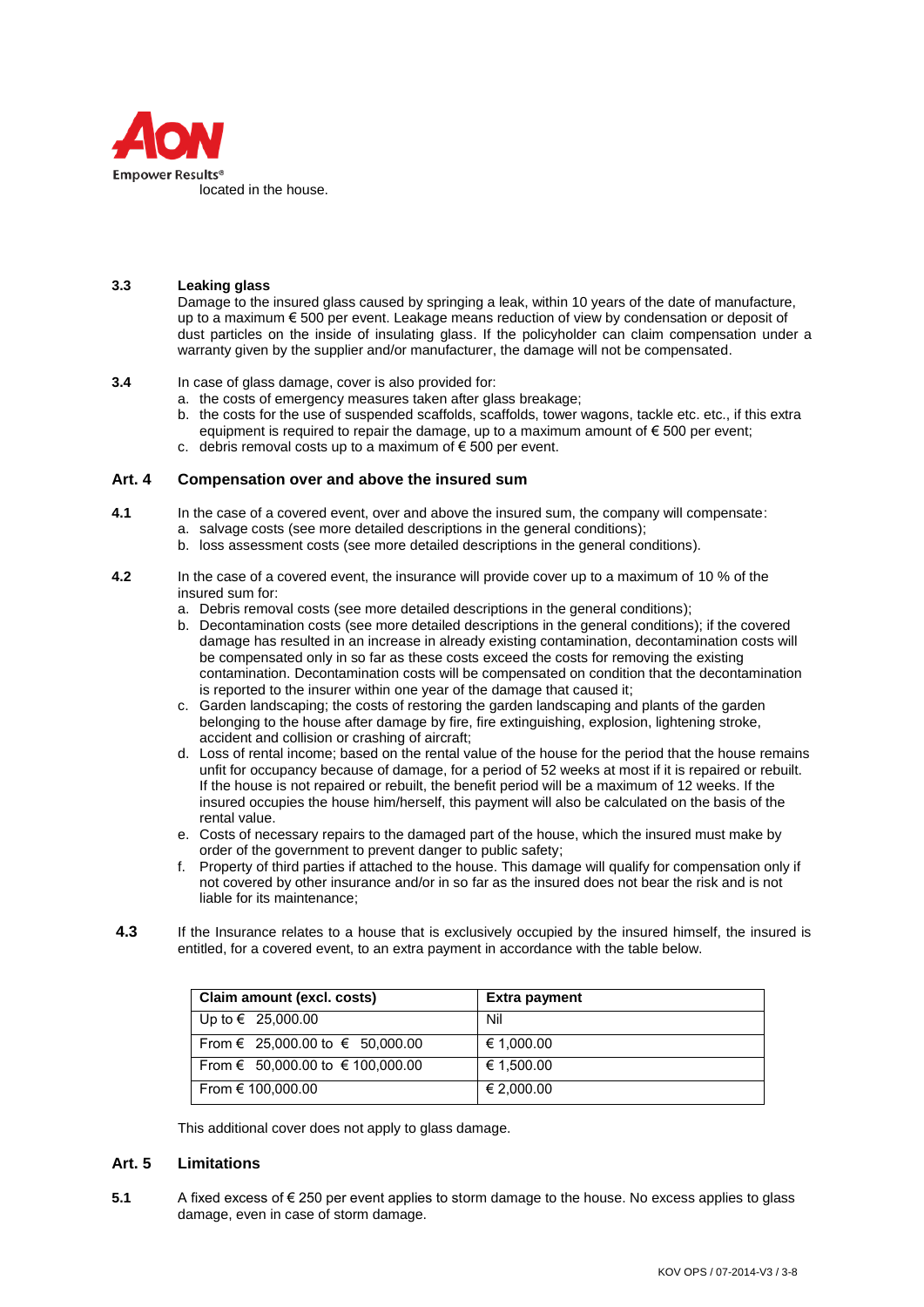

#### **Empower Results®**

- **5.2** In case of damage to sun blinds, the repair costs will be compensated and if repair is not possible, the purchase value. For each month, counting from the date on which the sun blinds have been installed for 1 year, 2% will be deducted from this value. The compensation will, however, amount to at least 30% of the purchase costs.
- **5.3** If the building referred to on the policy schedule is placed on the Historic Buildings Register and the rules relating to the Preservation of Historic Buildings and Sites apply, the following will hold: The experts will deduct the contributions received from the State Inspectorate for the Preservation of Historic Buildings and Sites or other bodies towards repair of the damage incurred from the determined amount of the claim. If at the time the claim is determined, the above-mentioned contributions have not yet been determined or paid, the policyholder will have to assign his/her rights to such contributions to the company. The policyholder will also have to cooperate fully in obtaining these contributions.

#### **Art. 6 Exclusions**

Not insured is damage:

- **6.1** caused by animals of the policyholder that reside at the home address referred to in the policy schedule as well as damage caused by vermin or mould;
- **6.2** which is the result of insufficient maintenance, wear and tear and/or construction defects;
- **6.3** which is the result of slow-working (weather) conditions;
- **6.4** caused by moisture permeating through floors, walls or in cellars;
- **6.5** caused by rain, hailstones, snow or meltwater entering through open windows, doors or hatches;
- **6.6** to the insured glass, during the time that the house, which is being restored or renovated, is empty or being squatted, as well as during the time that the glass is moved, placed or modified.

## **Art. 7 Knowledge of and changes to risks**

- **7.1** The description of the risk on the policy schedule is deemed to have come from the policyholder.
- **7.2** The company considers itself sufficiently familiar with the situation, type of construction, structure, layout, heating, lighting and use of the house, as they were at the time the insurance was taken out, as well as with the adjoining properties.
- **7.3** The insured will be at liberty to add on, alter, replace, extend, demolish, internally relocate and make other changes to the house described on the policy schedule, provided they remain within the boundaries of the policy description.
- **7.4** The policyholder must notify the company in writing of:
	- a. changes to the described intended use or nature of construction of the house, for example, the possibility that the thatched roof is no longer impregnated or that the fire-extinguishing system on the thatched roof is no longer working (properly);
	- b. vacancy of the house or a part of it that can be considered independent;
	- c. disuse of the house or a part of it that can be considered independent for a consecutive period expected to last more than 60 days;
	- d. squatting of all or part of the house.

After one of these changes is made, except for a change to the type of construction, the insurance will cover only damage by fire, fire extinguishing, explosion, lightening stroke, storm and aircraft. The report must be made within 60 days after one of these changes is made, unless the policyholder was not aware that one of said changes had been made and could not reasonably have been so.

After receiving the report of the change of risk, the company will notify the policyholder whether the insurance will be continued unchanged or the premium and/or conditions will be revised.

If agreement is not reached with the policyholder on this, the company will terminate the insurance, observing a notice period of 30 days.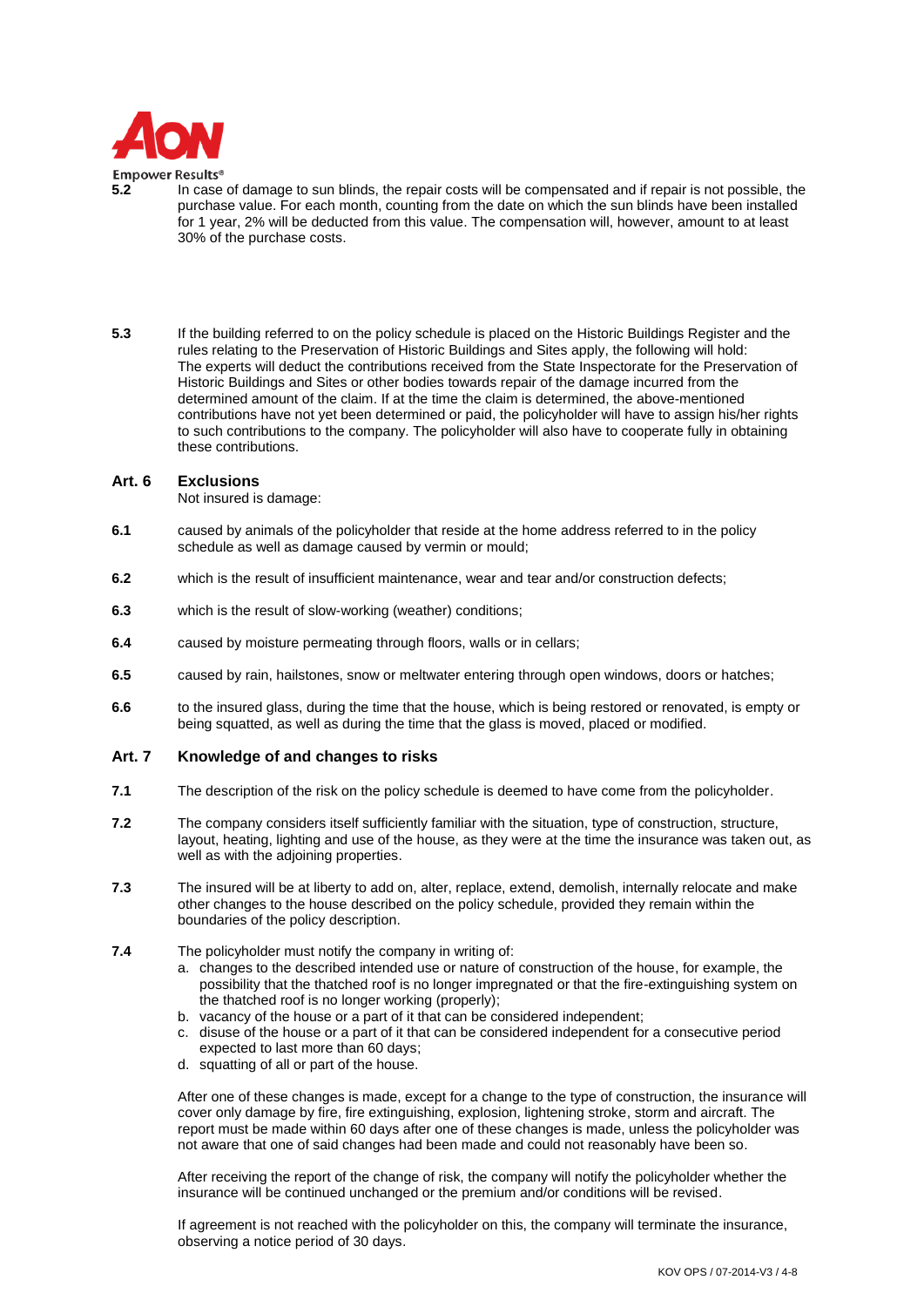

If the company is not informed in writing within 60 days from the time of a change of risk, the right to compensation will lapse. The right to compensation will, however, continue to exist should the company have continued the insurance unchanged after a report. Should the company have continued the insurance at a higher premium, the right to compensation will be in the ratio of the original to the new premium.

## **7.5 Transfer of ownership**

The policyholder must inform the company as soon as reasonably possible of a transfer of ownership of the house.

If ownership of the house has been transferred other than through death, the cover will remain in force for another 30 days. After this period, the insurance will lapse by operation of law, unless the new owner states to the company within this period that he/she will continue the insurance. In that case, the company may terminate the insurance within two months after the statement is made, with due observance of a notice period of one month. The insurance will lapse immediately if the new owner insures the house elsewhere.

The insurance remains in force after the death of the policyholder. The company can cancel the insurance in writing subject to a period of notice of one month within nine months of having been informed of the death. The heirs can cancel the insurance without a period of notification being required.

## **Art. 8 Valuation**

- a. If the building is valued by one or more experts as referred to in Article 7:960 of the Netherlands Civil Code (BW), this valuation will be valid for 3 years, counting from the date of the report.
	- 1. If the indexation clause applies to the buildings valued in this way, the valuation will be valid for 6 years, counting from the date of the report. Increase or decrease of the insured sum as a result of indexation will be deemed to have been valued in the same way.
	- 2. If no new report is issued at the end of the aforementioned periods, the valuation will apply for a period of 6 months at most as a guideline, whereby the company will have the right to demonstrate the excessive value. Afterwards, the insured sum will be deemed to have been stated by the insured him/herself.
- b. The valuation will lose its force at all times:
	- 1. in case of vacancy, squatting, demolition or removal of the house;
	- 2. in case of transfer if the insured interest if the house is going to be used for other purposes;
	- 3. if the company is not informed in writing within 12 months of the date of damage that the house will be repaired or rebuilt on the same place and with the same designated use.
- c. If the policy shows that the buildings were valued by the parties themselves, that value will apply until the end of the insurance. The company will nevertheless retain the right to prove that that value was excessive at the time of the damage.

## **Art. 9 Loss assessment**

## **9.1 Valuation in case of repair or rebuilding**

If the building is valued by one or more experts as referred to in Article 7:960 of the Netherlands Civil Code:

- a. this report must be submitted in case of loss and
- b. the extent of the loss will be assessed on the basis of this same valuation and the new-sale value.

If the valuation has lost its force, the loss will be assessed in accordance with clause 9.3 'No repair or rebuilding', unless otherwise agreed.

The amount of the loss based on the valuation will be set as the difference between the amount of the valuation and the value of the remnants. The remnants will be valued on the same basis as the valuation. The amount of the loss based on sale value will be set at the difference between the sale value of the building immediately before the damage and of the remnants immediately afterwards.

## **9.2 Reinstatement value in the event of repair or rebuilding**

The extent of the loss will be set at the difference between the reinstatement value of the house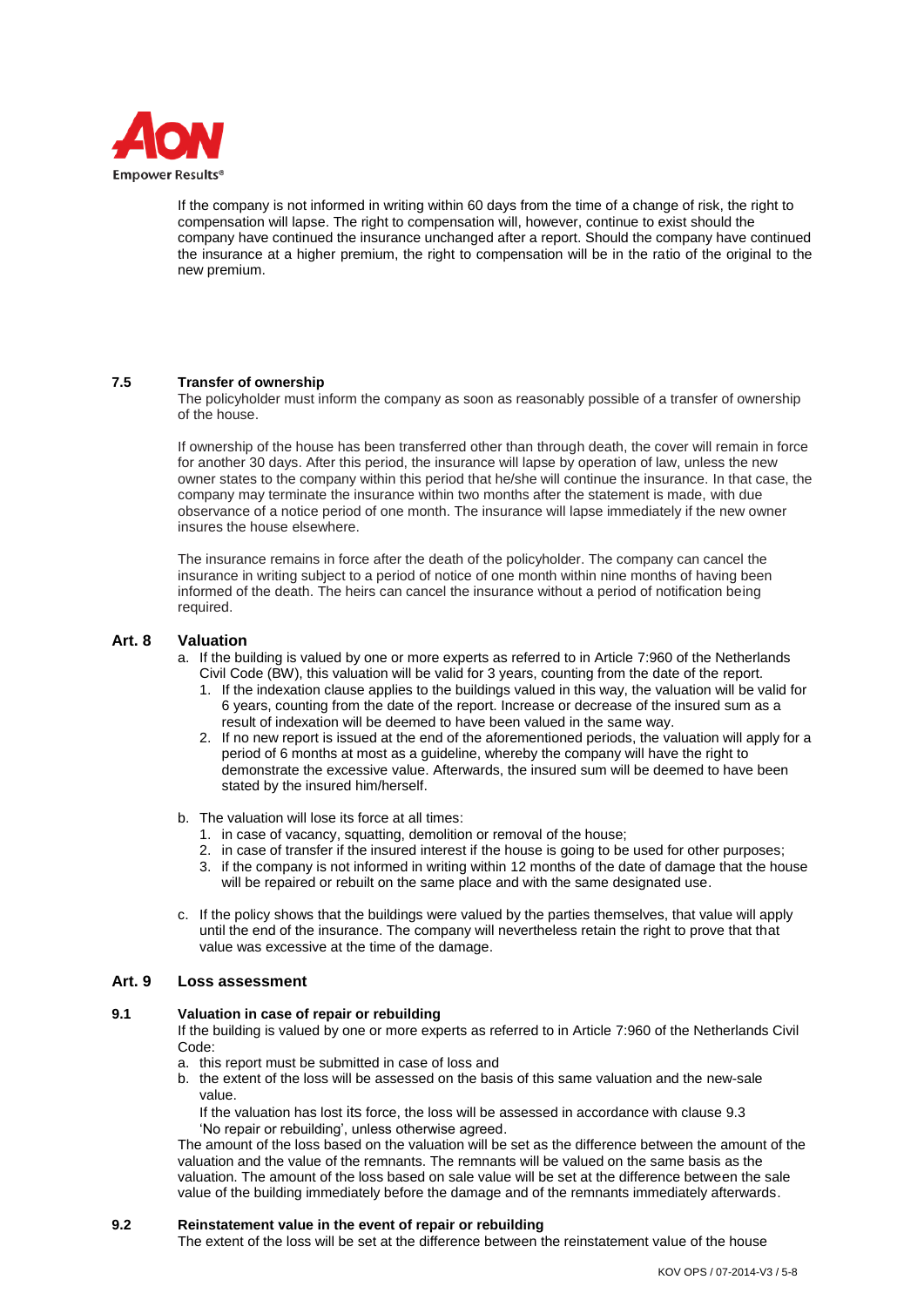

#### **Empower Results®**

immediately before the event and the part of it remaining afterwards. The extent of the loss will also be determined on the basis of the difference between the sale value of the house (excluding the land) immediately before the event and the part remaining afterwards. This is on condition that the insured rebuilds on the same place within 3 years and with the same designated use or repairs the house, as well as on condition that the insured informs the company within 12 months of the date of the damage that he/she is planning to rebuild or repair the house.

## **9.3 No repair or rebuilding**

The extent of the loss will be assessed on the basis of the sale value of the house immediately before the damage or on the basis of the reinstatement value if it is lower:

- a. if it is not repaired or rebuilt on the same place with the same designated use;
- b. if the insured fails to inform the company within 12 months of the date of the damage of his/her intention to repair or rebuild the house;
- c. in case of failure to meet the obligation in clause 7.1 of the applicable General Conditions.

## **9.4 Demolition, expropriation, vacancy and squatting**

The extent of the loss will also be assessed on the basis of the sale value if:

- a. the intention was to demolish the house;
- b. the house was designated for demolition or expropriation;
- c. the municipality declared the house unfit for habitation or use.

Unless the insured is subject to an obligation to rebuild and/or the house is designated only for residential purposes, the sale value will also serve as the basis if:

- d. the house or part of it to be considered independent was vacant or out of use and offered for sale for more than 60 days;
- e. all or part of the house was squatted.

The amount of the loss will be set at the difference between the value of the house determined immediately before the damage and of the remnants immediately afterwards.

## **Art. 10 Compensation**

**10.1** The following applies with respect to **damage to the house**:

#### **a. The presence of a thatch roof:**

The insured must be able to present a valid thatched roofing certificate if requested, which shows that:

- 1. the thatched roof has been impregnated and/or
- 2. the presence of fire extinguishing equipment in good-working order and a maintenance contract.

#### **b. Payment based on the reinstatement value or sales value:**

After the damage has been assessed, according to the reinstatement value, the company will first be entitled to pay 50 % of the compensation determined on the basis of the reinstatement value, or 100 % of the compensation based on the sales value if this is less. The payment of any remainder will occur after the receipts have been submitted, while the payment for the last phase may be made after the policyholder has demonstrated sufficiently that further repair or rebuilding has started. The total compensation will never exceed the costs actually incurred for repair or rebuilding subject to a maximum of the amount determined on the basis of the reinstatement value.

If the insured is entitled to compensation calculated according to sale value, the thus determined compensation will be paid as a lump sum.

Should it appear during the loss assessment that the amounts of the loss assessed on the basis of the sale value exceed those of the reinstatement value, compensation will in all cases be paid on the basis of reinstatement value. This will be paid as a lump sum.

## **10.2** The following applies to **glass damage**:

In the event of damage, the glass will be replaced by glass of the same type, quality and dimensions. If the event of damage to horizontal glass, such as skylights, lean-to roofs and suchlike, compensation will be paid only if the breakage has resulted in leakage.

The insured may have cases of damage up to  $\epsilon$  250 at most repaired without the company's prior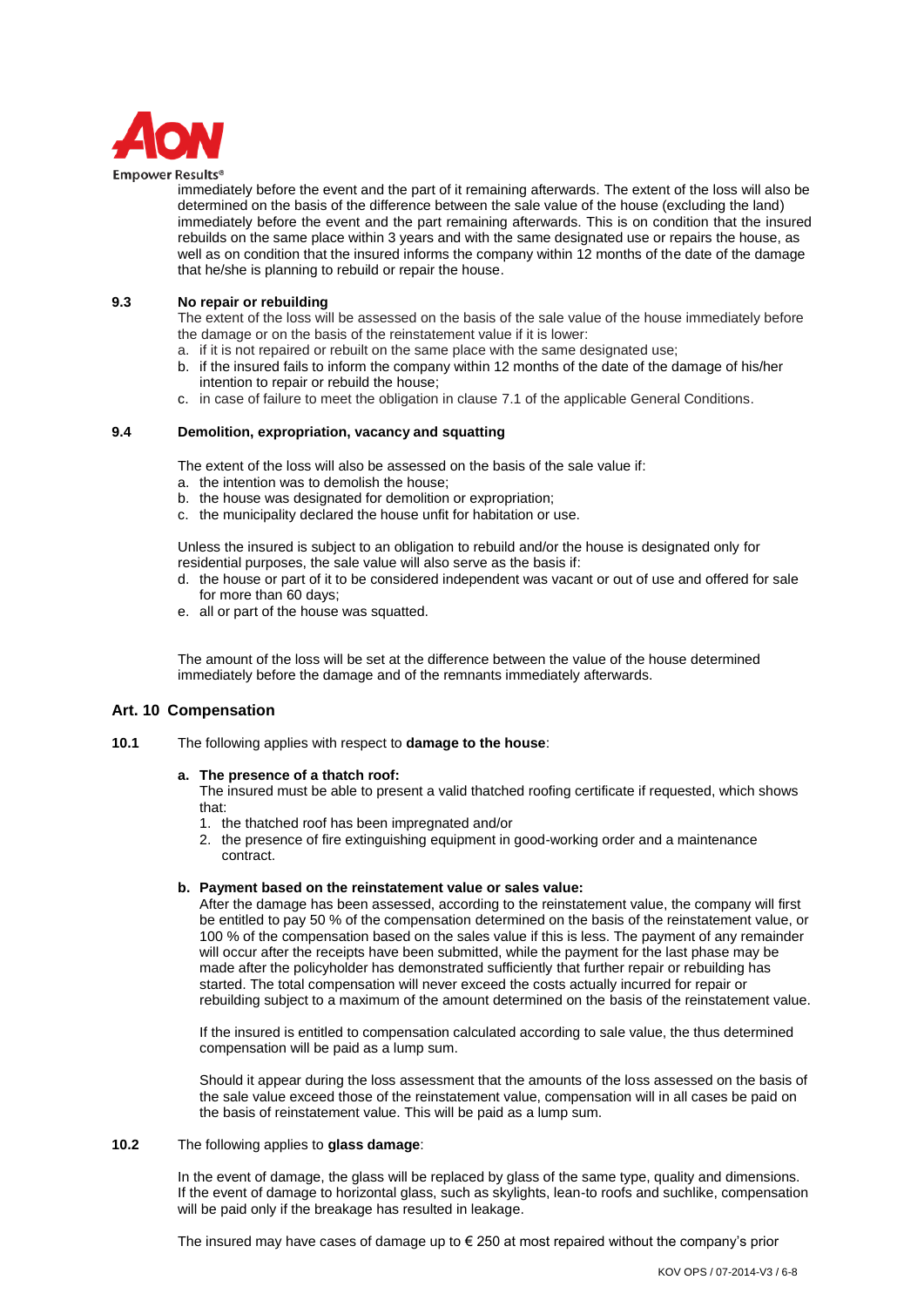

#### **Empower Results®**

knowledge by a locally established glass repair firm. A claim form with a specified invoice must, however be sent in. Should the damage amount to more than  $\epsilon$  250, the company must give permission before the glass is replaced.

## **10.3 Indexation**

The following applies:

- a. Each year, on the premium due date, the sum that the house is insured for and, in proportion to that, the premium, are adjusted to price developments in the building costs of houses, in accordance with a cost index for building costs determined by a recognised institute.
- b. If in the case of damage it appears that the insured value of the house is lower than the insured amount determined by the index, then the insured amount shall be increased by maximum 25 % for the purposes of settling the claim.
- c. If an insurance is temporarily effective elsewhere, which was not taken out on the terms of the index conditions, the aforementioned adjustment resulting from a change in the index will be applied to the total insured sum of the house, i.e. including the sum insured elsewhere.

## **10.4 Underinsurance**

If in case of damage, the insured sum proves to be lower than the value assumed in assessing the extent of the loss, compensation will be paid in proportion to the insured sum up to that value immediately before the event. Loss assessment and salvage costs are always compensated in full, but taking account of the provisions in the applicable General Conditions.

## **Art. 11 Guarantee against underinsurance**

If it is stated in the policy schedule that the house is insured with a guarantee against underinsurance, then the following provisions apply:

## **11.1 Value indicator**

The insured sum stated on the policy schedule is determined based on a fully completed reinstatement indicator.

## **11.2 Underinsurance**

In the case of a covered event, the full compensation amount is paid guaranteed, irrespective of whether the insured amount corresponds with the full value of the insured house. For as long as this guarantee applies, the provisions of article 10.3.b do not apply.

## **11.3 Indexing**

In accordance with the provisions of article 10.3.a

## **11.4 Guarantee period**

The guarantee applies for a period of 5 consecutive years, to be calculated from the date on which the reinstatement value indicator was completed.

In the following cases, the company reserves the right to ask the policyholder to revalue the house using the reinstatement value indicator:

- a. after alterations;
- b. after damage;
- c. after 5 years have past since the previous valuation.

If this request is not satisfied within a period of 2 months, the guarantee against underinsurance lapses.

From the time at which internal of external alterations occur during the guarantee period, the guarantee will lapse unless the value of the house has been/is adjusted to this.

If after damage it becomes apparent that the information provided, based on which the guarantee was issued by the company, is incorrect or incomplete, the guarantee will not apply.

The value guarantee does not apply to, for example converted farms, historic buildings and swimming pools.